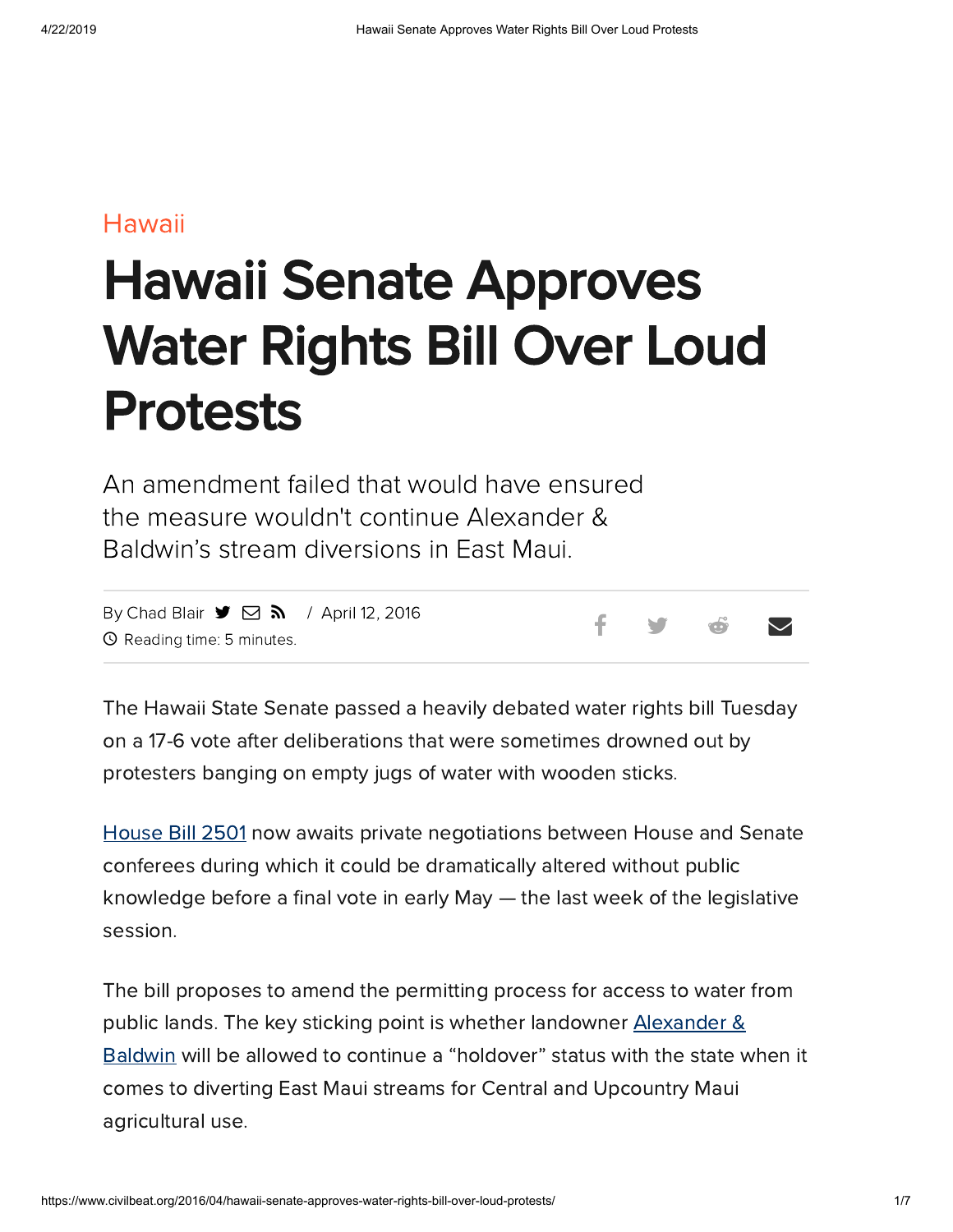Senate leaders say HB 2501 was [amended](https://www.civilbeat.org/2016/04/mauis-ancient-water-rights-debate-headed-for-capitol-showdown/) last week in such a way as to exclude A&B but allow 10 other companies with water interests – farmers, ranchers and [cattlemen statewide](https://www.civilbeat.org/2016/04/water-rights-bill-awaits-senate-vote/) —to receive annual authorizations from the state until the summer of 2019.

But even that is in dispute, as supporters of East Maui taro farmers, environmentalists and some senators say that A&B could simply reapply for the water permits.

Indeed, the company is still diverting 160 million gallons of water from 100 streams a day to its agricultural interest in Central Maui, despite a court decision in January finding A&B in violation of state law.



Sen. Gil Riviere speaks on the Senate floor in support of amendments to a controversial water rights bill.

First Circuit Court Judge Rhonda Nishimura invalidated the company's four revocable permits that the state Board of Land and Natural [Resources](http://dlnr.hawaii.gov/boards-commissions/blnr/) granted A&B and subsidiary East Maui Irrigation Co. in 2014. The permits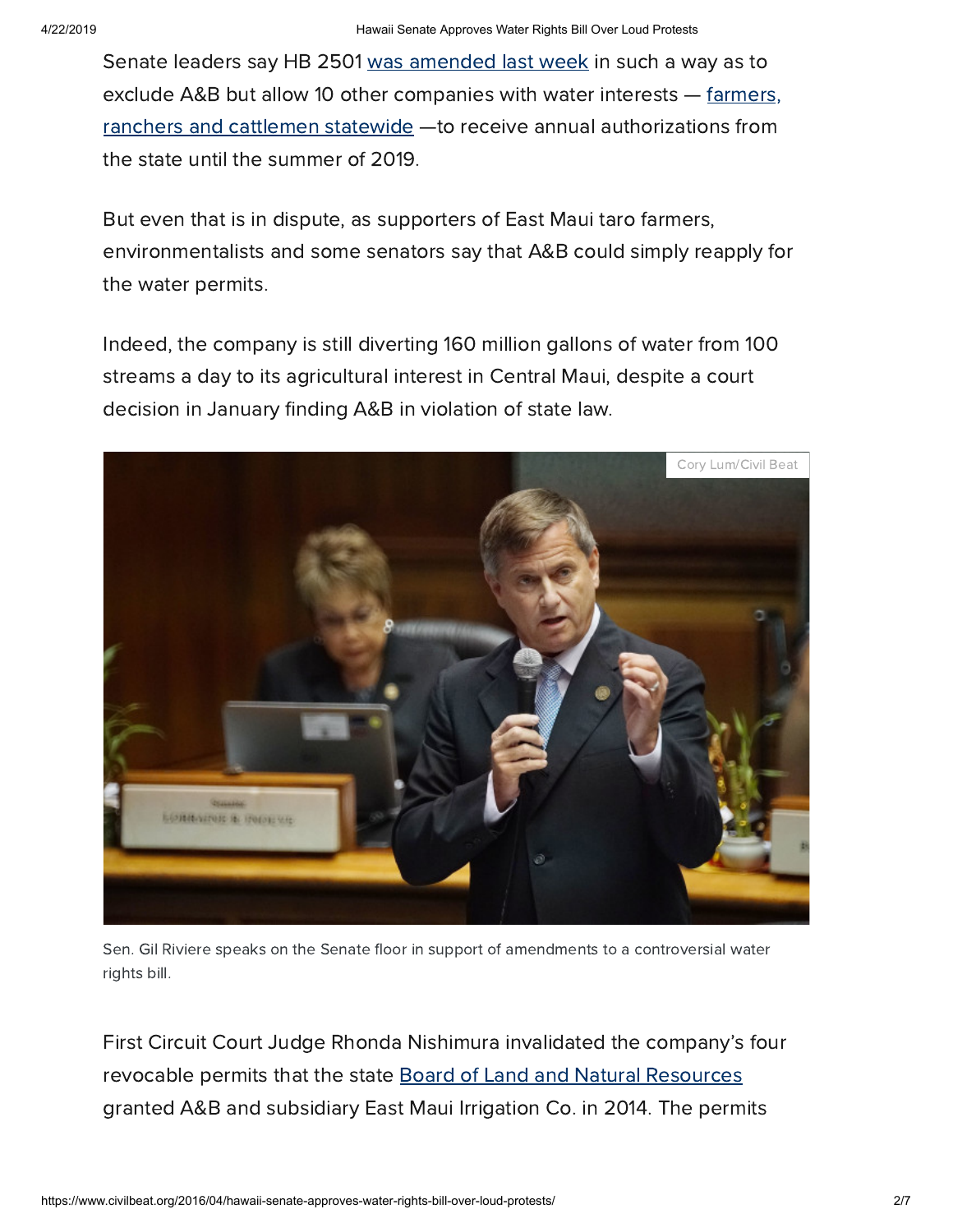expired at the end of 2015 but were allowed to continue under a holdover status granted by the BLNR.

The Maui County Department of Water Supply, which relies on East Maui Irrigation's stream diversion to provide water to 80 percent of Upcountry Maui, filed an appeal, which both A&B and the Land Board supported, according to [Environment](http://www.environment-hawaii.org/?p=8728) Hawaii.

The issue of Upcountry water is important because senators had said they wanted to make sure that water continued to be delivered to the region. But in fact, East Maui Irrigation's water continues to flow to the residents because public use doctrine does not allow essential services to be disrupted without good reason.

A&B had argued that it needed to continue supplying the water as part of its rationale for its continued water permit.

# Water, Land And Power

HB 2501 is co-sponsored by three Maui lawmakers, including Speaker Joe Souki. Critics say it was written in order to get around the court ruling, which is probably headed to the Hawaii Supreme Court.

A&B is a powerful player on Maui. Its 36,000-acre sugar plantation, owned by subsidiary Hawaiian Commercial & Sugar Company, is being closed in Puunene. A&B says it needs to continue bringing water to Central Maui to forward its plans for diversified agriculture.

Enter HB 2501, which organizations like the Sierra Club of [Hawaii](http://sierraclubhawaii.org/) argue would benefit only one company  $-$  A&B. Even though the bill has been amended, House lawmakers could work to make sure the company is taken care of.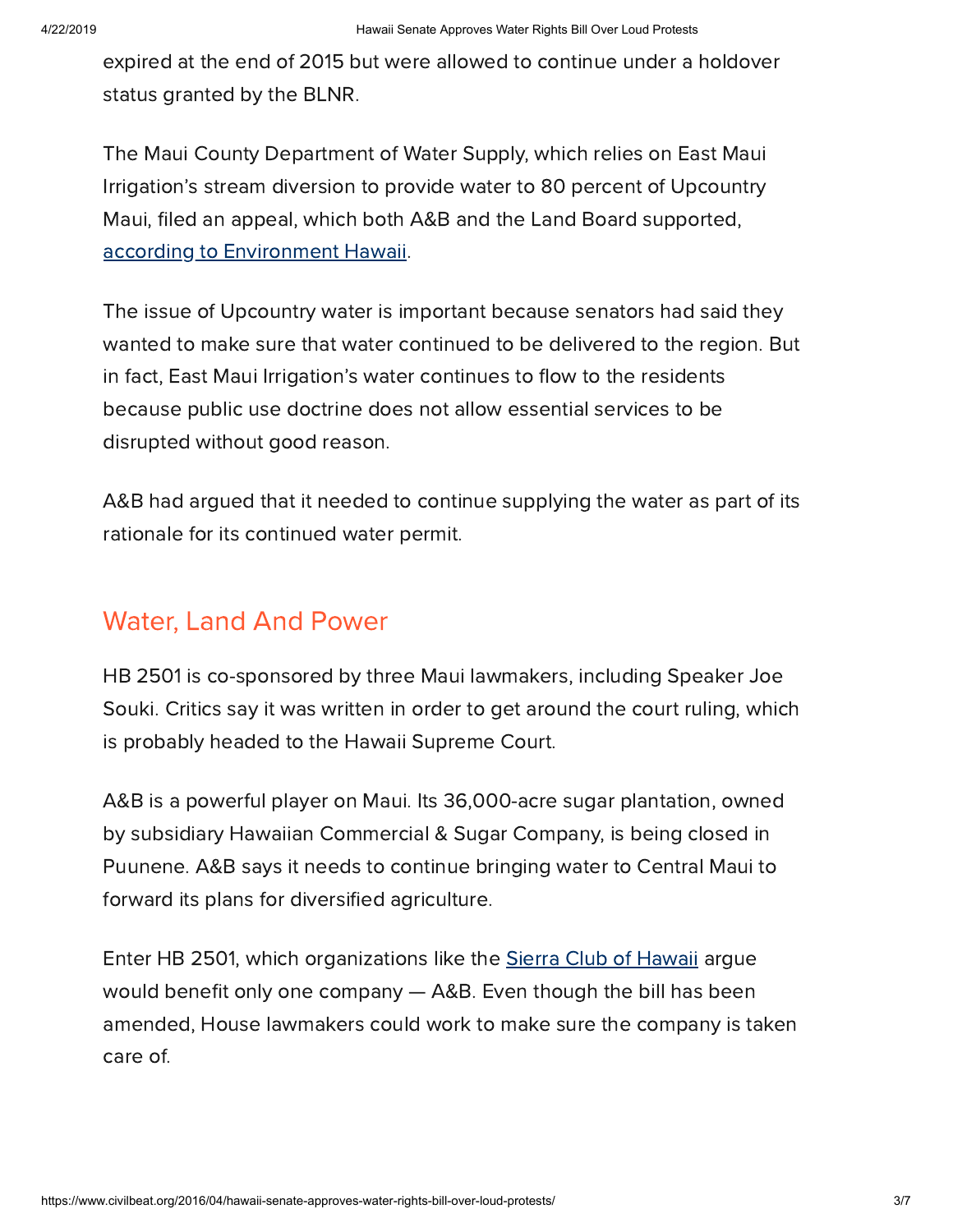4/22/2019 Hawaii Senate Approves Water Rights Bill Over Loud Protests



Hauula resident Josh Noga used a bullhorn to get the attention of senators regarding HB 2501. It did, but they passed the bill anyway.

On Tuesday, Sen. Russell Ruderman introduced a floor amendment to change the bill once again.

If his colleagues were so concerned about not offering A&B special legislation, he said, they should close the loophole that would allow the company to reapply for the water permits. He said the amendment would also show that the Legislature was not trying to bypass the court's ruling.

Ruderman had the support of Sen. Gil Riviere, who said that, while he supports keeping Central Maui green, A&B has not demonstrated that it has an actual plan to diversify its operations there after the sugar plantation closes.

What is clear, said Riviere, is that East Maui farmers are still longing for water. He warned that the passage of HB 2501 might prolong that wait.

The floor amendment failed 15-8, with five senators voting yes "with reservations" and senators Sam Slom and Laura Thielen excused. Slom, the only Republican in the Senate, was absent because of heart surgery set for Wednesday.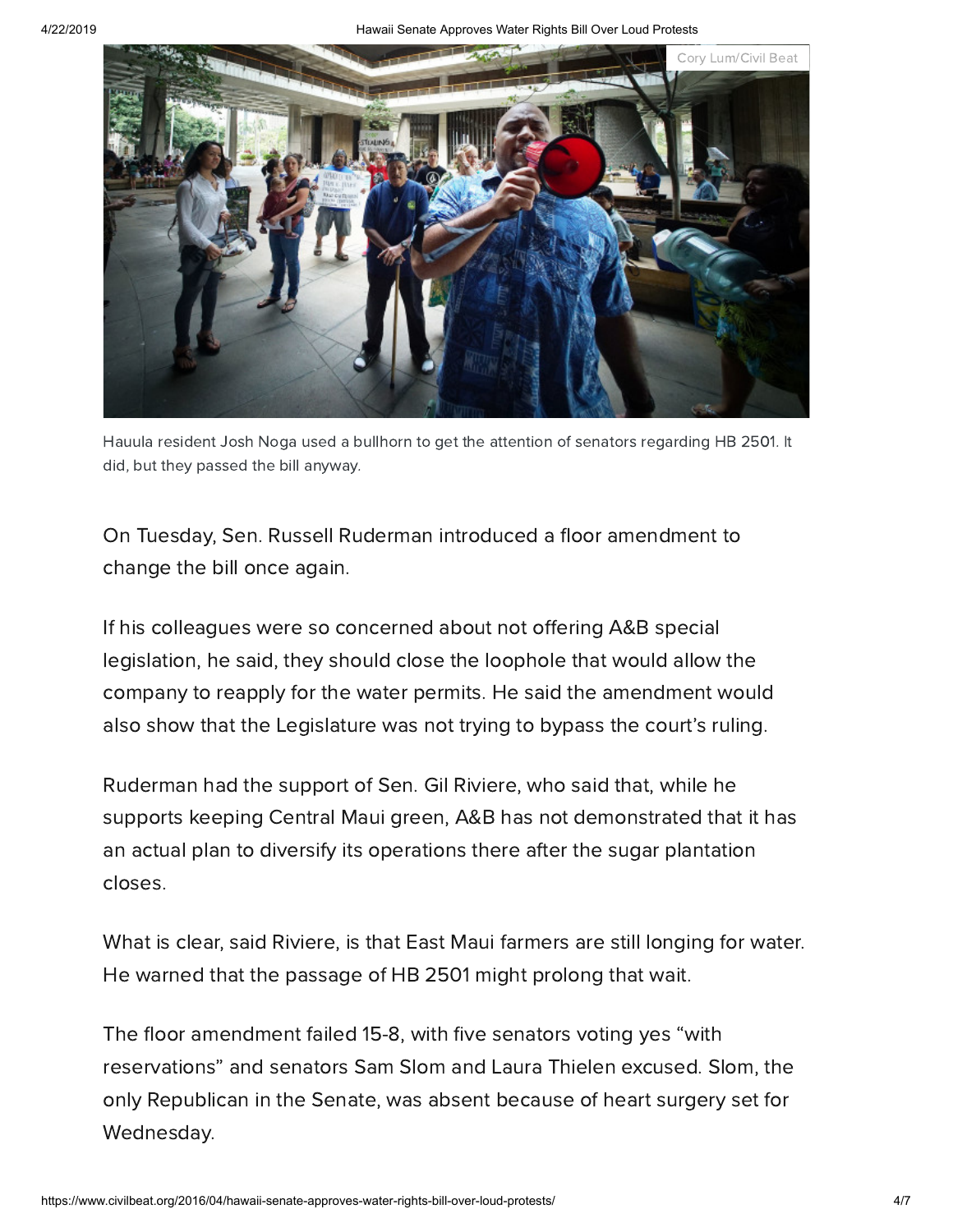Riviere voted "no," while Ruderman, whose Big Island district includes five of the 10 companies referenced in the bill, voted yes with reservations.



Sierra Club Director Marti Townsend said HB 2501 seeks to circumvent a recent court ruling against Alexander & Baldwin's diversion of millions of gallons of water from East Maui streams.

# 'Hey, Hey, A&B'

The Senate's deliberations were interrupted repeatedly by a protest in the Rotunda outside the chamber. The Sierra Club of [Hawaii](http://sierraclubhawaii.org/) organized the rally, which included walking the halls of the Senate to encourage lawmakers to "end the political ping-pong" over HB 2501.

The dozens of protesters held signs that read "Stop Stealing Our Resources" and shouted out "Hey, hey, A&B, we don't need your corporate greed!" and "E Ola I Ka Wai!" — "water is life."

The Sierra Club's director, Marti Townsend, said what is happening with HB 2501 is "transactional politics" and "horse trading" between lawmakers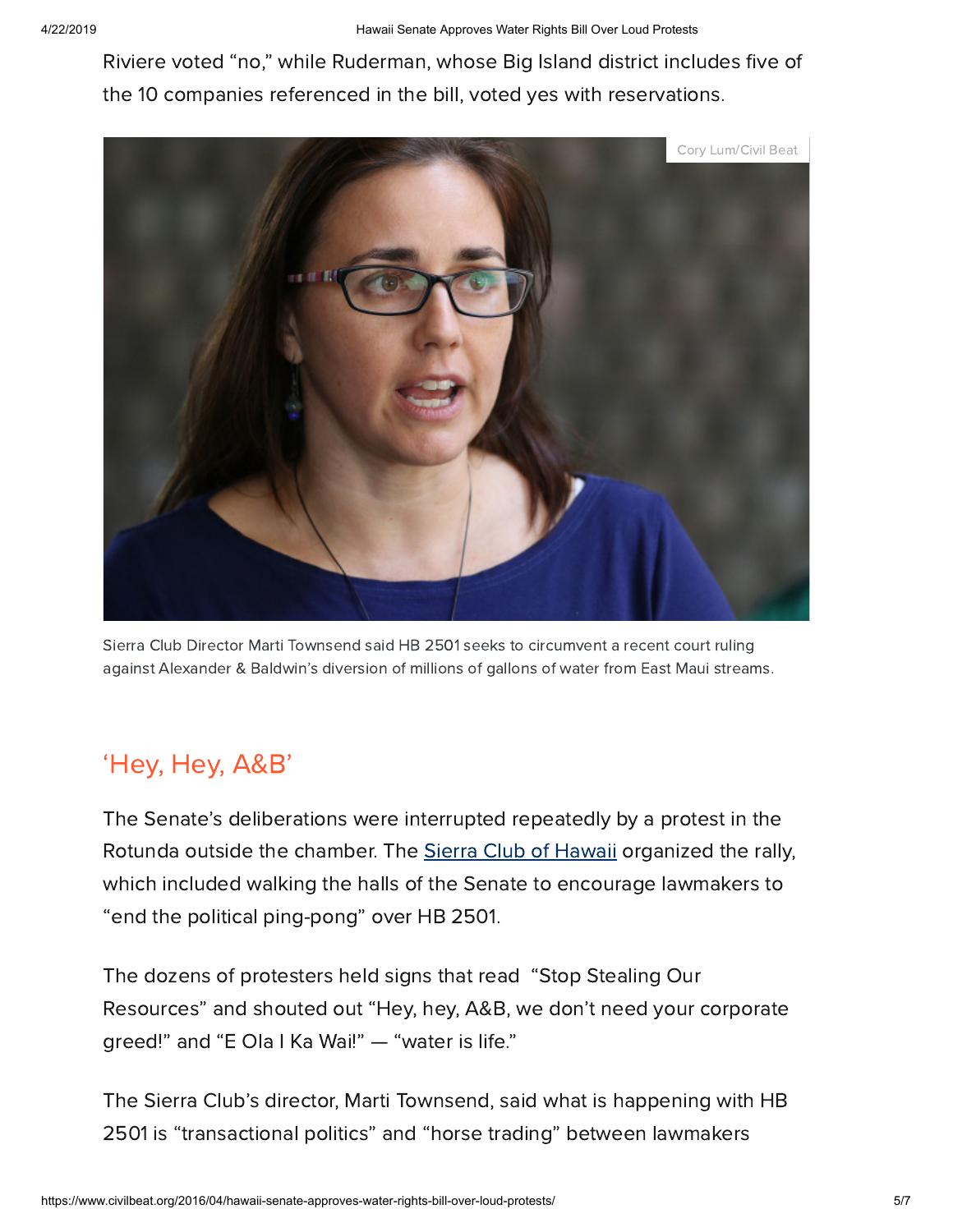during conference committee, when the public will not be able to see what's going on.

"No one opposes water being used for diversified ag in Central Maui," Townsend said. "What is actually at stake is protecting the sanctity of water laws, that water remain for the public and not be held hostage to A&B."

Read Judge Nishimura's ruling:

|  |                                                                                                                                                                                                                                                                                                                                                                                          | <b>FIRST CIRCUIT COURT</b><br><b>STATE OF HAWAII</b><br><b>FILED</b><br>$10:45$ o'clock $A$ M.<br>$1/\phi$<br>$=$ ad $\mathfrak{b}$<br>K. Otsuka<br>Clerk, 10th Division                              |  |
|--|------------------------------------------------------------------------------------------------------------------------------------------------------------------------------------------------------------------------------------------------------------------------------------------------------------------------------------------------------------------------------------------|-------------------------------------------------------------------------------------------------------------------------------------------------------------------------------------------------------|--|
|  |                                                                                                                                                                                                                                                                                                                                                                                          |                                                                                                                                                                                                       |  |
|  | IN THE CIRCUIT COURT OF THE FIRST CIRCUIT                                                                                                                                                                                                                                                                                                                                                |                                                                                                                                                                                                       |  |
|  | <b>STATE OF HAWAI'I</b>                                                                                                                                                                                                                                                                                                                                                                  |                                                                                                                                                                                                       |  |
|  | HEALOHA CARMICHAEL, LEZLEY<br>JACINTHO, and NA MOKU AUPUNI O<br>KO'OLAU HUI,<br>Plaintiff(s),<br>VS.                                                                                                                                                                                                                                                                                     | CIVIL NO. 15-1-0650-04 (RAN)<br>(Environment; Declaratory Judgment)<br>ORDER GRANTING PLAINTIFFS'<br>MOTION FOR PARTIAL SUMMARY<br>JUDGMENT, FILED OCTOBER 21, 2015;<br><b>CERTIFICATE OF SERVICE</b> |  |
|  | BOARD OF LAND AND NATURAL<br>RESOURCES, CARTY CHANG, in his<br>official capacity as Interim Chairperson of<br>the Board of Land and Natural Resources,<br>the DEPARTMENT OF LAND AND<br>NATURAL RESOURCES,<br>ALEXANDER & BALDWIN, INC.,<br>EAST MAUI IRRIGATION CO., LTD.,<br>HAWAIIAN COMMERCIAL AND<br>SUGAR CO., and COUNTY OF MAUI,<br>DEPARTMENT OF WATER SUPPLY,<br>Defendant(s). | <b>Hearing:</b><br>Date:<br>November 24, 2015<br>Time:<br>$10:30$ a.m.<br>Judge:<br>Rhonda A. Nishimura                                                                                               |  |
|  | ORDER GRANTING PLAINTIFFS' MOTION FOR PARTIAL SUMMARY JUDGMENT.<br>FILED OCTOBER 21, 2015                                                                                                                                                                                                                                                                                                |                                                                                                                                                                                                       |  |
|  | On October 21, 2015, Plaintiffs Healoha Carmichael and Lezley Jacintho (collectively,                                                                                                                                                                                                                                                                                                    |                                                                                                                                                                                                       |  |
|  | "Plaintiffs") filed herein Plaintiffs' Motion for Partial Summary Judgment. On November 16,                                                                                                                                                                                                                                                                                              |                                                                                                                                                                                                       |  |
|  | 2015, memoranda in opposition to Plaintiffs' Motion were filed berein by Defendants Board of                                                                                                                                                                                                                                                                                             |                                                                                                                                                                                                       |  |